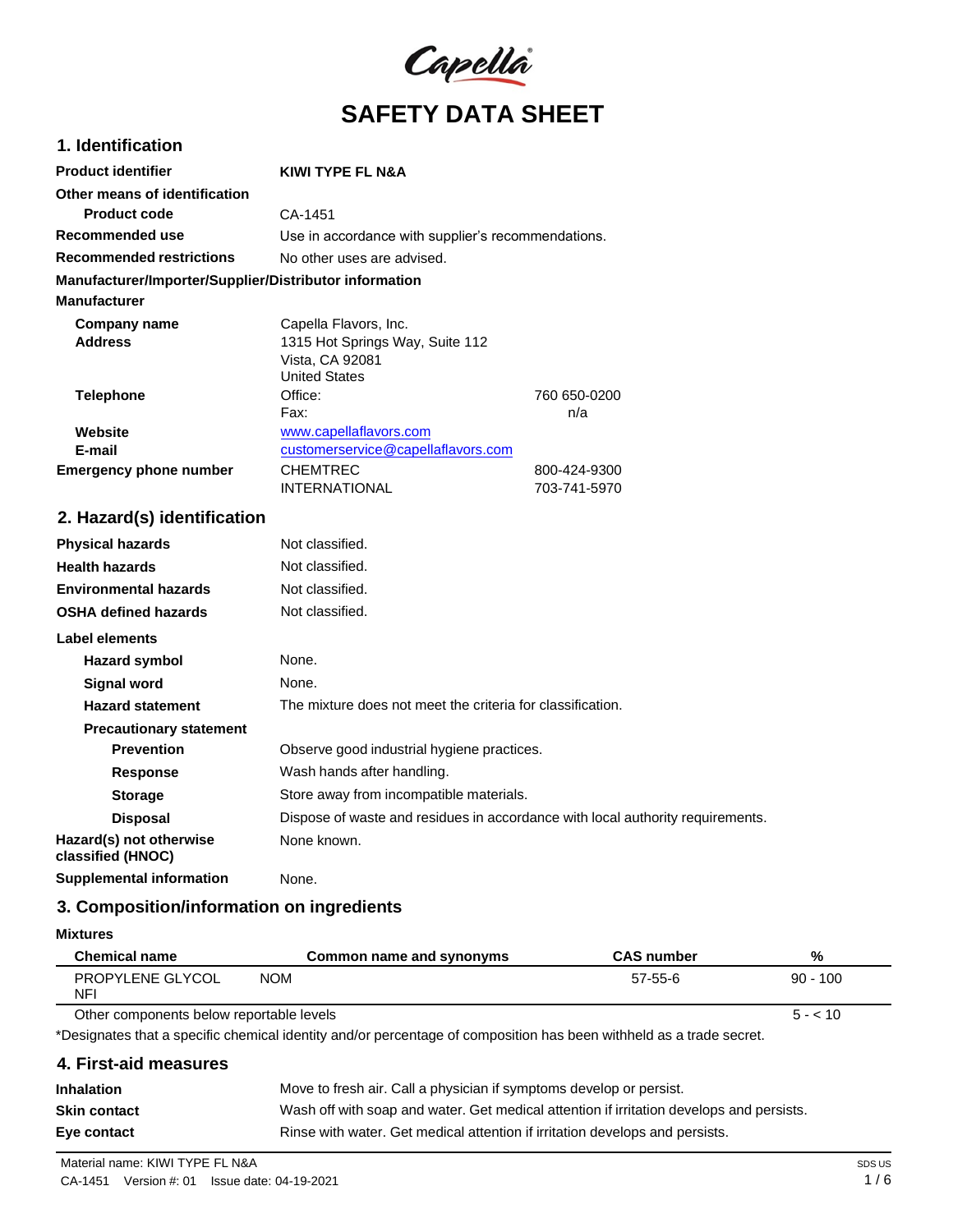| Ingestion<br><b>Most important</b><br>symptoms/effects, acute and<br>delayed | Rinse mouth. Get medical attention if symptoms occur.<br>Direct contact with eyes may cause temporary irritation.   |
|------------------------------------------------------------------------------|---------------------------------------------------------------------------------------------------------------------|
| Indication of immediate<br>medical attention and special<br>treatment needed | Treat symptomatically.                                                                                              |
| <b>General information</b>                                                   | Ensure that medical personnel are aware of the material(s) involved, and take precautions to<br>protect themselves. |
| 5. Fire-fighting measures                                                    |                                                                                                                     |
| Suitable extinguishing media                                                 | Alcohol resistant foam. Powder. Carbon dioxide (CO2).                                                               |
| Unsuitable extinguishing<br>media                                            | Do not use water jet as an extinguisher, as this will spread the fire.                                              |
| Specific hazards arising from<br>the chemical                                | During fire, gases hazardous to health may be formed.                                                               |

**Special protective equipment and precautions for firefighters Fire fighting equipment/instructions Specific methods** Self-contained breathing apparatus and full protective clothing must be worn in case of fire. Move containers from fire area if you can do so without risk. Use standard firefighting procedures and consider the hazards of other involved materials. No unusual fire or explosion hazards noted.

**General fire hazards**

### **6. Accidental release measures**

| <b>Personal precautions,</b><br>protective equipment and<br>emergency procedures                                | Keep unnecessary personnel away. For personal protection, see section 8 of the SDS.                                                                                                                                                                                                                                |
|-----------------------------------------------------------------------------------------------------------------|--------------------------------------------------------------------------------------------------------------------------------------------------------------------------------------------------------------------------------------------------------------------------------------------------------------------|
| <b>Methods and materials for</b><br>containment and cleaning up                                                 | Use water spray to reduce vapors or divert vapor cloud drift.<br>Large Spills: Stop the flow of material, if this is without risk. Dike the spilled material, where this is<br>possible. Absorb in vermiculite, dry sand or earth and place into containers. Following product<br>recovery, flush area with water. |
|                                                                                                                 | Small Spills: Wipe up with absorbent material (e.g. cloth, fleece). Clean surface thoroughly to<br>remove residual contamination.                                                                                                                                                                                  |
| <b>Environmental precautions</b>                                                                                | Never return spills to original containers for re-use. For waste disposal, see section 13 of the SDS.<br>Avoid discharge into drains, water courses or onto the ground.                                                                                                                                            |
| the contract of the contract of the contract of the contract of the contract of the contract of the contract of |                                                                                                                                                                                                                                                                                                                    |

### **7. Handling and storage**

| <b>Precautions for safe handling</b> | Avoid prolonged exposure. Observe good industrial hygiene practices.                             |
|--------------------------------------|--------------------------------------------------------------------------------------------------|
| Conditions for safe storage,         | Store in tightly closed container. Store away from incompatible materials (see Section 10 of the |
| including any incompatibilities      | SDS).                                                                                            |

### **8. Exposure controls/personal protection**

### **Occupational exposure limits**

The following constituents are the only constituents of the product which have a PEL, TLV or other recommended exposure limit. At this time, the other constituents have no known exposure limits.

|                                           | US. Workplace Environmental Exposure Level (WEEL) Guides                                                                                                                                                                                                                                                                                                           |             |          |
|-------------------------------------------|--------------------------------------------------------------------------------------------------------------------------------------------------------------------------------------------------------------------------------------------------------------------------------------------------------------------------------------------------------------------|-------------|----------|
| <b>Components</b>                         | Type                                                                                                                                                                                                                                                                                                                                                               | Value       | Form     |
| PROPYLENE GLYCOL<br>NOM NFI (CAS 57-55-6) | TWA                                                                                                                                                                                                                                                                                                                                                                | 10 mg/m $3$ | Aerosol. |
| <b>Biological limit values</b>            | No biological exposure limits noted for the ingredient(s).                                                                                                                                                                                                                                                                                                         |             |          |
| Appropriate engineering<br>controls       | Good general ventilation should be used. Ventilation rates should be matched to conditions. If<br>applicable, use process enclosures, local exhaust ventilation, or other engineering controls to<br>maintain airborne levels below recommended exposure limits. If exposure limits have not been<br>established, maintain airborne levels to an acceptable level. |             |          |
|                                           | Individual protection measures, such as personal protective equipment                                                                                                                                                                                                                                                                                              |             |          |
| Eye/face protection                       | Wear safety glasses with side shields (or goggles).                                                                                                                                                                                                                                                                                                                |             |          |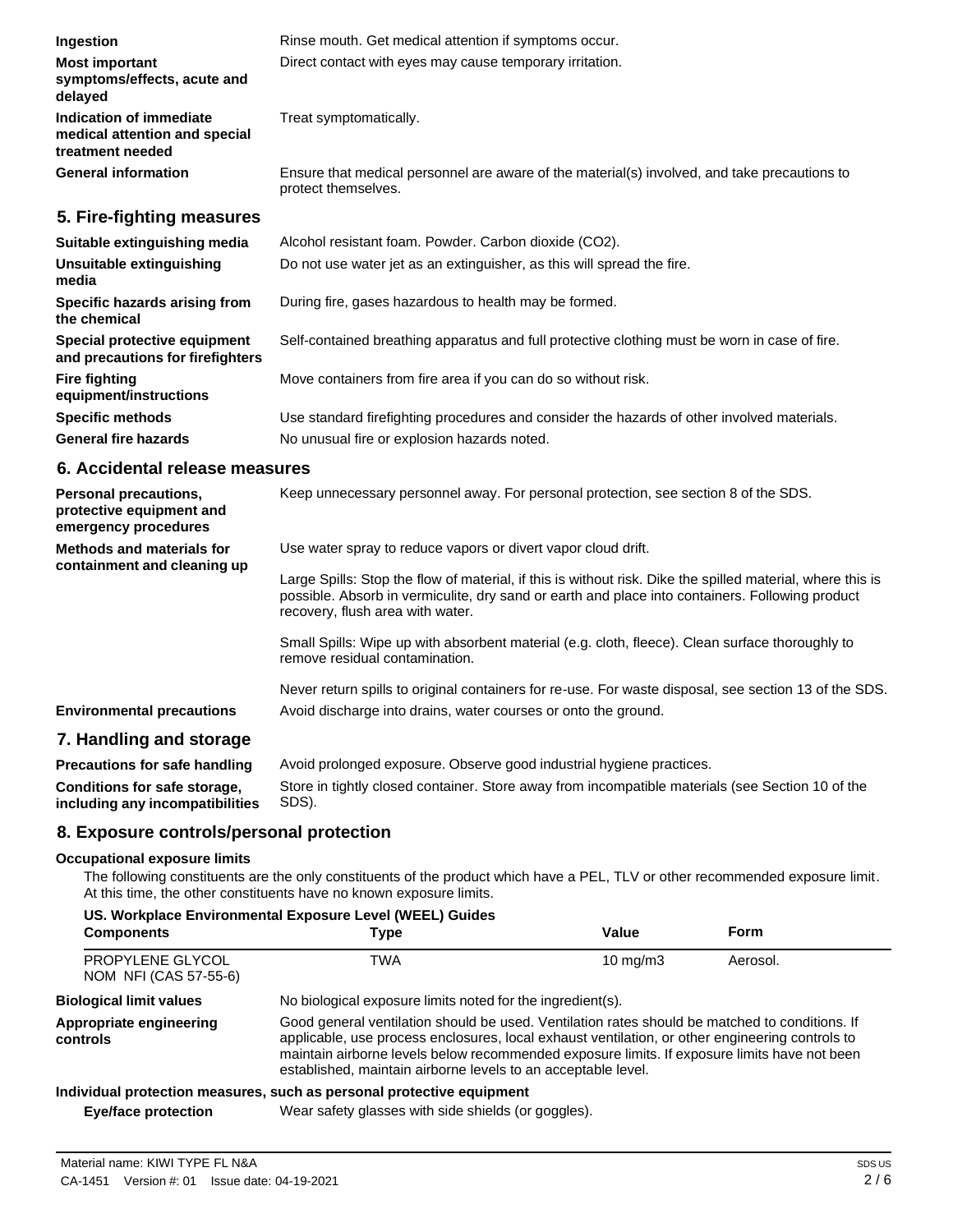| <b>Skin protection</b><br><b>Hand protection</b> | Wear appropriate chemical resistant gloves.                                                                                                                                                                                 |
|--------------------------------------------------|-----------------------------------------------------------------------------------------------------------------------------------------------------------------------------------------------------------------------------|
| Other                                            | Wear suitable protective clothing.                                                                                                                                                                                          |
| <b>Respiratory protection</b>                    | In case of insufficient ventilation, wear suitable respiratory equipment.                                                                                                                                                   |
| <b>Thermal hazards</b>                           | Wear appropriate thermal protective clothing, when necessary.                                                                                                                                                               |
| General hygiene<br>considerations                | Always observe good personal hygiene measures, such as washing after handling the material<br>and before eating, drinking, and/or smoking. Routinely wash work clothing and protective<br>equipment to remove contaminants. |

# **9. Physical and chemical properties**

| <b>Appearance</b>                                 |                                               |
|---------------------------------------------------|-----------------------------------------------|
| <b>Physical state</b>                             | Liquid.                                       |
| <b>Form</b>                                       | Liquid.                                       |
| Color                                             | Not available.                                |
| Odor                                              | Not available.                                |
| <b>Odor threshold</b>                             | Not available.                                |
| pH                                                | Not available.                                |
| Melting point/freezing point                      | -74.2 $\degree$ F (-59 $\degree$ C) estimated |
| Initial boiling point and boiling<br>range        | 370.76 °F (188.2 °C) estimated                |
| <b>Flash point</b>                                | > 200.0 °F (> 93.3 °C) Closed Cup             |
| <b>Evaporation rate</b>                           | Not available.                                |
| Flammability (solid, gas)                         | Not applicable.                               |
| Upper/lower flammability or explosive limits      |                                               |
| <b>Flammability limit - lower</b><br>(%)          | Not available.                                |
| <b>Flammability limit - upper</b><br>(%)          | Not available.                                |
| Explosive limit - lower (%)                       | Not available.                                |
| Explosive limit - upper (%)                       | Not available.                                |
| Vapor pressure                                    | 0.16 hPa estimated                            |
| Vapor density                                     | Not available.                                |
| <b>Relative density</b>                           | Not available.                                |
| Solubility(ies)                                   |                                               |
| Solubility (water)                                | Not available.                                |
| <b>Partition coefficient</b><br>(n-octanol/water) | Not available.                                |
| <b>Auto-ignition temperature</b>                  | 700 °F (371.11 °C) estimated                  |
| <b>Decomposition temperature</b>                  | Not available.                                |
| <b>Viscosity</b>                                  | Not available.                                |
| <b>Other information</b>                          |                                               |
| <b>Explosive properties</b>                       | Not explosive.                                |
| <b>Flammability class</b>                         | Combustible IIIB estimated                    |
| <b>Oxidizing properties</b>                       | Not oxidizing.                                |
| <b>Refractive index</b>                           | 1.4121 - 1.4421                               |
| <b>Specific gravity</b>                           | $1.02 - 1.05$                                 |
| 10. Stability and reactivity                      |                                               |

| <b>Reactivity</b>                            | The product is stable and non-reactive under normal conditions of use, storage and transport. |
|----------------------------------------------|-----------------------------------------------------------------------------------------------|
| <b>Chemical stability</b>                    | Material is stable under normal conditions.                                                   |
| <b>Possibility of hazardous</b><br>reactions | No dangerous reaction known under conditions of normal use.                                   |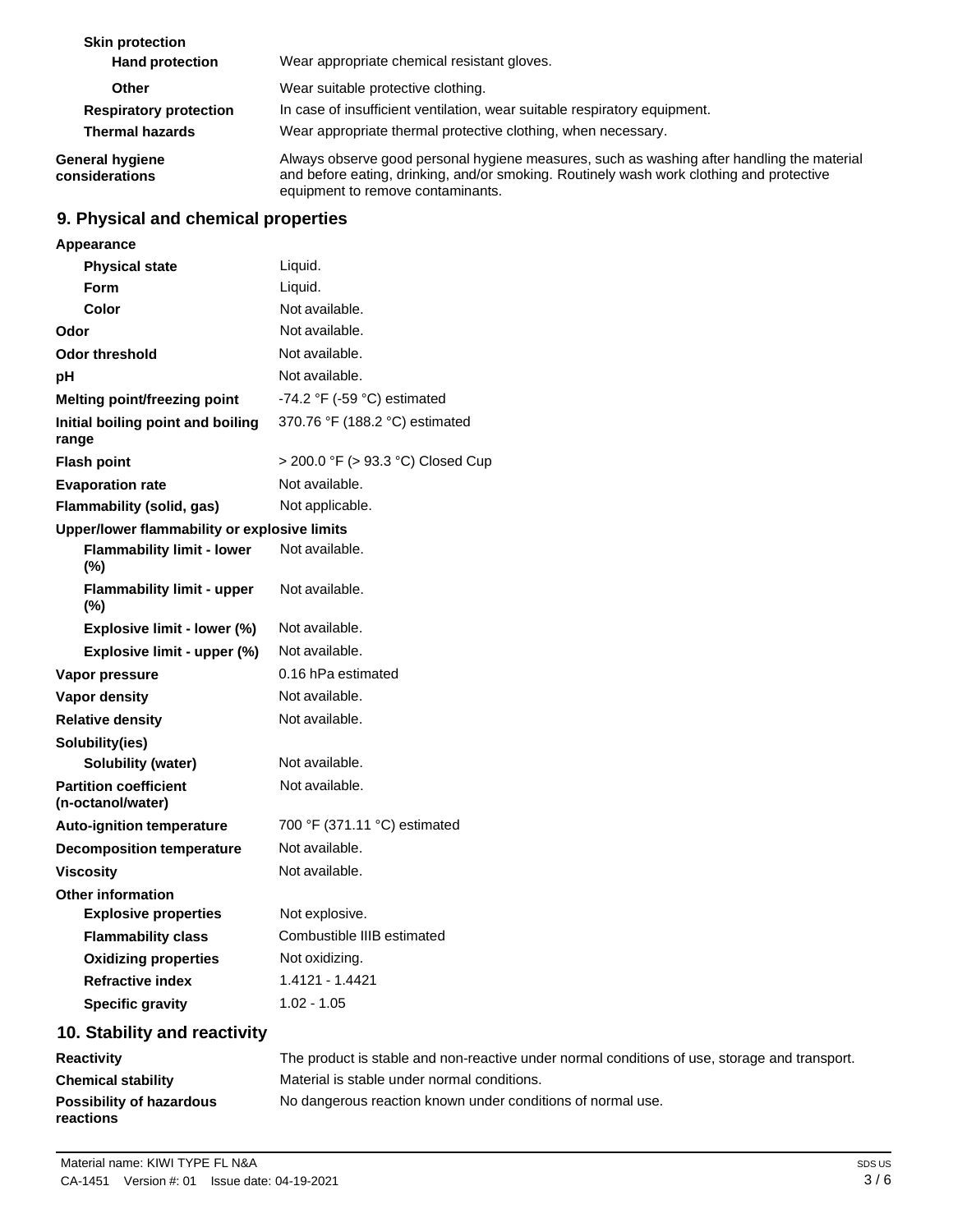| <b>Conditions to avoid</b>                 | Keep away from heat, hot surfaces, sparks, open flames and other ignition sources. Avoid<br>temperatures exceeding the flash point. Contact with incompatible materials. |
|--------------------------------------------|--------------------------------------------------------------------------------------------------------------------------------------------------------------------------|
| Incompatible materials                     | Strong oxidizing agents.                                                                                                                                                 |
| <b>Hazardous decomposition</b><br>products | No hazardous decomposition products are known.                                                                                                                           |

# **11. Toxicological information**

### **Information on likely routes of exposure**

| <b>Inhalation</b>                                                                  | Prolonged inhalation may be harmful.                                                                                                                                                                  |
|------------------------------------------------------------------------------------|-------------------------------------------------------------------------------------------------------------------------------------------------------------------------------------------------------|
| <b>Skin contact</b>                                                                | No adverse effects due to skin contact are expected.                                                                                                                                                  |
| Eye contact                                                                        | Direct contact with eyes may cause temporary irritation.                                                                                                                                              |
| Ingestion                                                                          | Expected to be a low ingestion hazard.                                                                                                                                                                |
| Symptoms related to the<br>physical, chemical and<br>toxicological characteristics | Direct contact with eyes may cause temporary irritation.                                                                                                                                              |
| Information on toxicological effects                                               |                                                                                                                                                                                                       |
| <b>Acute toxicity</b>                                                              | Not available.                                                                                                                                                                                        |
| <b>Skin corrosion/irritation</b>                                                   | Prolonged skin contact may cause temporary irritation.                                                                                                                                                |
| Serious eye damage/eye<br>irritation                                               | Direct contact with eyes may cause temporary irritation.                                                                                                                                              |
| Respiratory or skin sensitization                                                  |                                                                                                                                                                                                       |
| <b>Respiratory sensitization</b>                                                   | Not a respiratory sensitizer.                                                                                                                                                                         |
| <b>Skin sensitization</b>                                                          | This product is not expected to cause skin sensitization.                                                                                                                                             |
| <b>Germ cell mutagenicity</b>                                                      | No data available to indicate product or any components present at greater than 0.1% are<br>mutagenic or genotoxic.                                                                                   |
| Carcinogenicity                                                                    | Not classifiable as to carcinogenicity to humans.                                                                                                                                                     |
|                                                                                    | IARC Monographs. Overall Evaluation of Carcinogenicity                                                                                                                                                |
| Not listed.                                                                        | OSHA Specifically Regulated Substances (29 CFR 1910.1001-1052)                                                                                                                                        |
| Not regulated.                                                                     | US. National Toxicology Program (NTP) Report on Carcinogens                                                                                                                                           |
| Not listed.                                                                        |                                                                                                                                                                                                       |
| <b>Reproductive toxicity</b>                                                       | This product is not expected to cause reproductive or developmental effects.                                                                                                                          |
| Specific target organ toxicity -<br>single exposure                                | Not classified.                                                                                                                                                                                       |
| Specific target organ toxicity -<br>repeated exposure                              | Not classified.                                                                                                                                                                                       |
| <b>Aspiration hazard</b>                                                           | Not an aspiration hazard.                                                                                                                                                                             |
| <b>Chronic effects</b>                                                             | Prolonged inhalation may be harmful.                                                                                                                                                                  |
| 12. Ecological information                                                         |                                                                                                                                                                                                       |
| <b>Ecotoxicity</b>                                                                 | The product is not classified as environmentally hazardous. However, this does not exclude the<br>possibility that large or frequent spills can have a harmful or damaging effect on the environment. |
| Persistence and degradability                                                      | No data is available on the degradability of any ingredients in the mixture.                                                                                                                          |
| <b>Bioaccumulative potential</b>                                                   |                                                                                                                                                                                                       |
| Partition coefficient n-octanol / water (log Kow)<br>PROPYLENE GLYCOL              | $-0.92$<br>NOM NFI                                                                                                                                                                                    |
| <b>Mobility in soil</b>                                                            | No data available.                                                                                                                                                                                    |
| Other adverse effects                                                              | No other adverse environmental effects (e.g. ozone depletion, photochemical ozone creation<br>potential, endocrine disruption, global warming potential) are expected from this component.            |
| 13. Disposal considerations                                                        |                                                                                                                                                                                                       |
| <b>Disposal instructions</b>                                                       | Collect and reclaim or dispose in sealed containers at licensed waste disposal site.                                                                                                                  |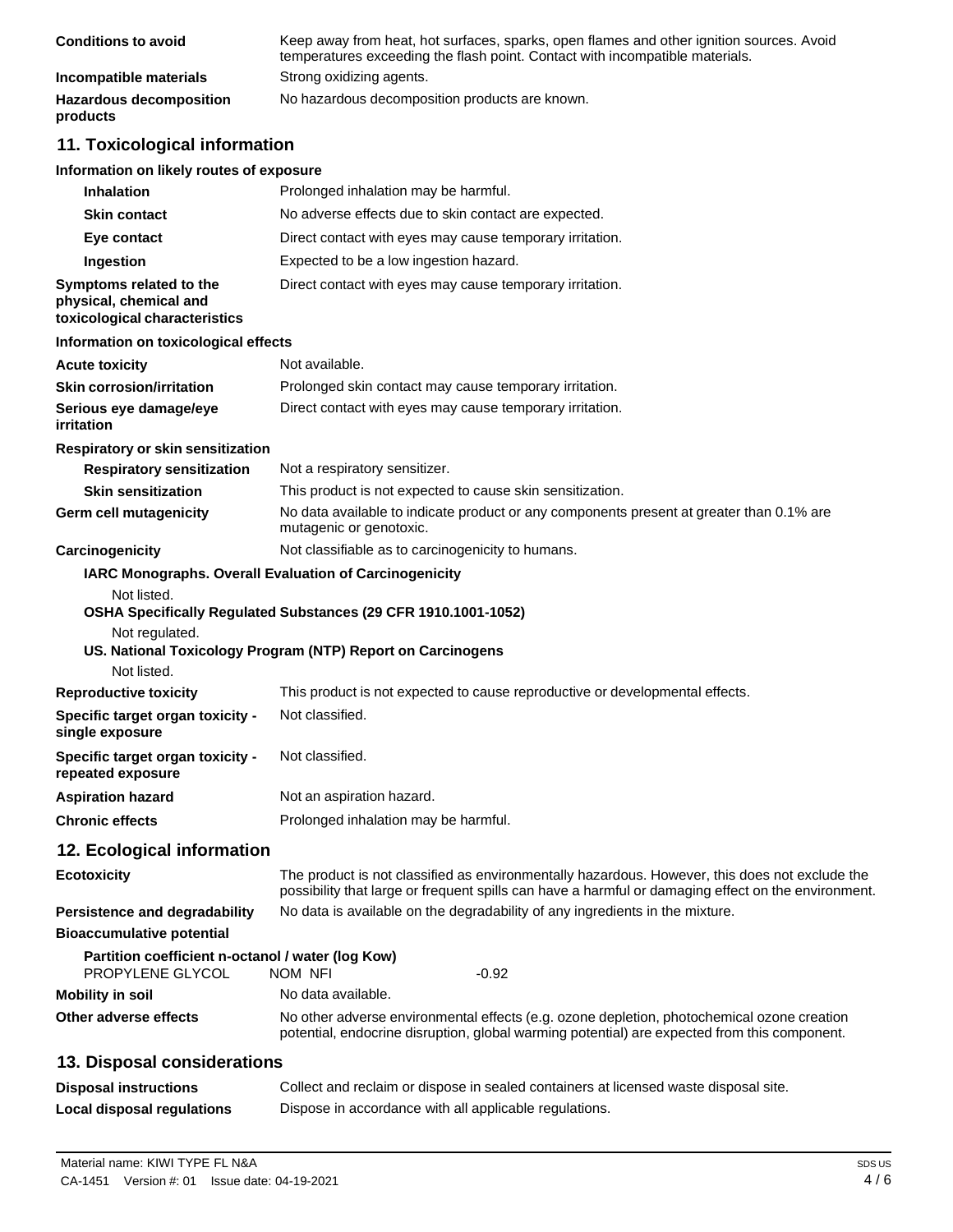| Hazardous waste code                     | The waste code should be assigned in discussion between the user, the producer and the waste<br>disposal company.                                                                                                      |
|------------------------------------------|------------------------------------------------------------------------------------------------------------------------------------------------------------------------------------------------------------------------|
| Waste from residues / unused<br>products | Dispose of in accordance with local regulations. Empty containers or liners may retain some<br>product residues. This material and its container must be disposed of in a safe manner (see:<br>Disposal instructions). |
| Contaminated packaging                   | Since emptied containers may retain product residue, follow label warnings even after container is<br>emptied. Empty containers should be taken to an approved waste handling site for recycling or<br>disposal.       |

### **14. Transport information**

### **DOT**

Not regulated as dangerous goods.

### **IATA**

Not regulated as dangerous goods.

#### **IMDG**

Not regulated as dangerous goods.

#### **Transport in bulk according to Annex II of MARPOL 73/78 and the IBC Code** Not established.

### **15. Regulatory information**

#### **US federal regulations**

This product is not known to be a "Hazardous Chemical" as defined by the OSHA Hazard Communication Standard, 29 CFR 1910.1200.

### **Toxic Substances Control Act (TSCA)**

**TSCA Section 12(b) Export Notification (40 CFR 707, Subpt. D)**

### Not regulated.

#### **CERCLA Hazardous Substance List (40 CFR 302.4)**

Not listed.

#### **SARA 304 Emergency release notification**

#### Not regulated.

#### **OSHA Specifically Regulated Substances (29 CFR 1910.1001-1052)**

Not regulated.

### **Superfund Amendments and Reauthorization Act of 1986 (SARA)**

### **SARA 302 Extremely hazardous substance**

Not listed.

**SARA 311/312 Hazardous chemical** No (Exempt)

# **SARA 313 (TRI reporting)**

Not regulated.

### **Other federal regulations**

### **Clean Air Act (CAA) Section 112 Hazardous Air Pollutants (HAPs) List**

Not regulated.

### **Clean Air Act (CAA) Section 112(r) Accidental Release Prevention (40 CFR 68.130)**

Not regulated.

**Safe Drinking Water Act (SDWA)** Not regulated.

### **US state regulations**

### **California Proposition 65**

California Safe Drinking Water and Toxic Enforcement Act of 1986 (Proposition 65): This material is not known to contain any chemicals currently listed as carcinogens or reproductive toxins. For more information go to [www.P65Warnings.ca.gov.](http://www.p65warnings.ca.gov/)

### **International Inventories**

| Country(s) or region | Inventory name                                     | On inventory (yes/no)* |
|----------------------|----------------------------------------------------|------------------------|
| Australia            | Australian Inventory of Chemical Substances (AICS) | No                     |
| Canada               | Domestic Substances List (DSL)                     | No                     |
| Canada               | Non-Domestic Substances List (NDSL)                | No                     |